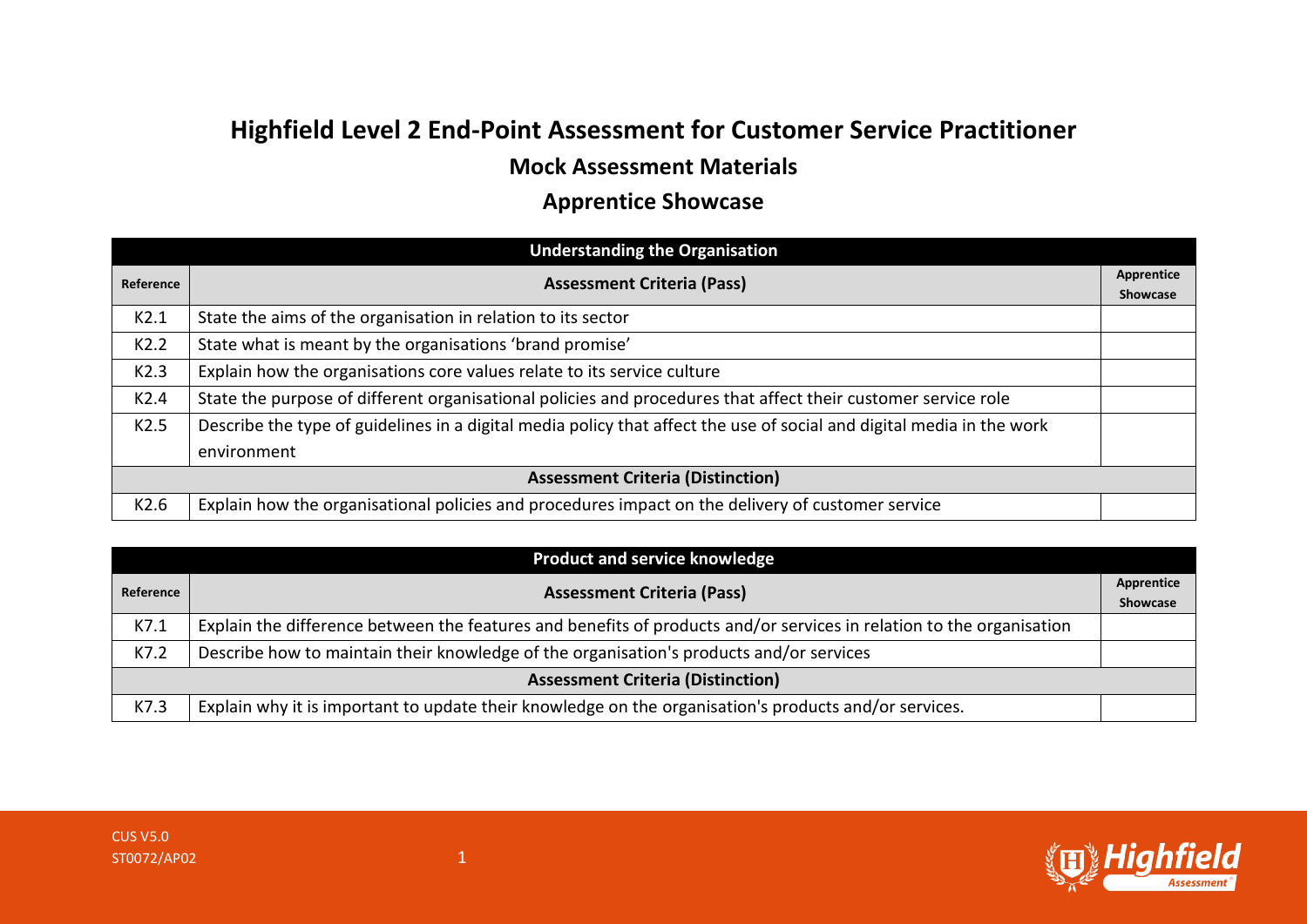| <b>Meeting Regulations and Legislation</b> |                                                                                                                            |            |
|--------------------------------------------|----------------------------------------------------------------------------------------------------------------------------|------------|
| Reference                                  | <b>Assessment Criteria (Pass)</b>                                                                                          | Apprentice |
|                                            |                                                                                                                            | Showcase   |
| K3.1                                       | Explain how the relevant legislation and regulations affect the organisation's customer service provision                  |            |
| K3.2                                       | State their responsibilities for keeping information confidential in the organisation                                      |            |
| K3.3                                       | State the responsibilities of employees and employers under the Health and Safety at Work Act                              |            |
| <b>Assessment Criteria (Distinction)</b>   |                                                                                                                            |            |
| K3.4                                       | Explain the potential impact on the organisation if it fails to adhere to each of the relevant legislation and regulations |            |
| K3.5                                       | Explain how a code of practice or ethical standards affects customer service                                               |            |

| <b>Systems and resources</b> |                                                                                                                      |                 |
|------------------------------|----------------------------------------------------------------------------------------------------------------------|-----------------|
|                              | <b>Assessment Criteria (Pass)</b><br>Reference                                                                       | Apprentice      |
|                              |                                                                                                                      | <b>Showcase</b> |
| K4.1                         | Explain the use of the different systems, equipment and/or technology available in the organisation to meet customer |                 |
|                              | needs effectively                                                                                                    |                 |
| K4.2                         | Describe the measures and evaluation tools used in the organisation to monitor customer service levels               |                 |

| <b>Personal Organisation</b>             |                                                                                              |                 |
|------------------------------------------|----------------------------------------------------------------------------------------------|-----------------|
|                                          | <b>Assessment Criteria (Pass)</b><br>Reference                                               | Apprentice      |
|                                          |                                                                                              | <b>Showcase</b> |
| S11.1                                    | Prioritise and plan the completion of tasks according to agreed deadlines                    |                 |
| S11.2                                    | Use appropriate tools and techniques to monitor the progress of tasks completion             |                 |
| <b>Assessment Criteria (Distinction)</b> |                                                                                              |                 |
| S11.3                                    | Respond in a professional manner to challenges and changes and adjust priorities accordingly |                 |

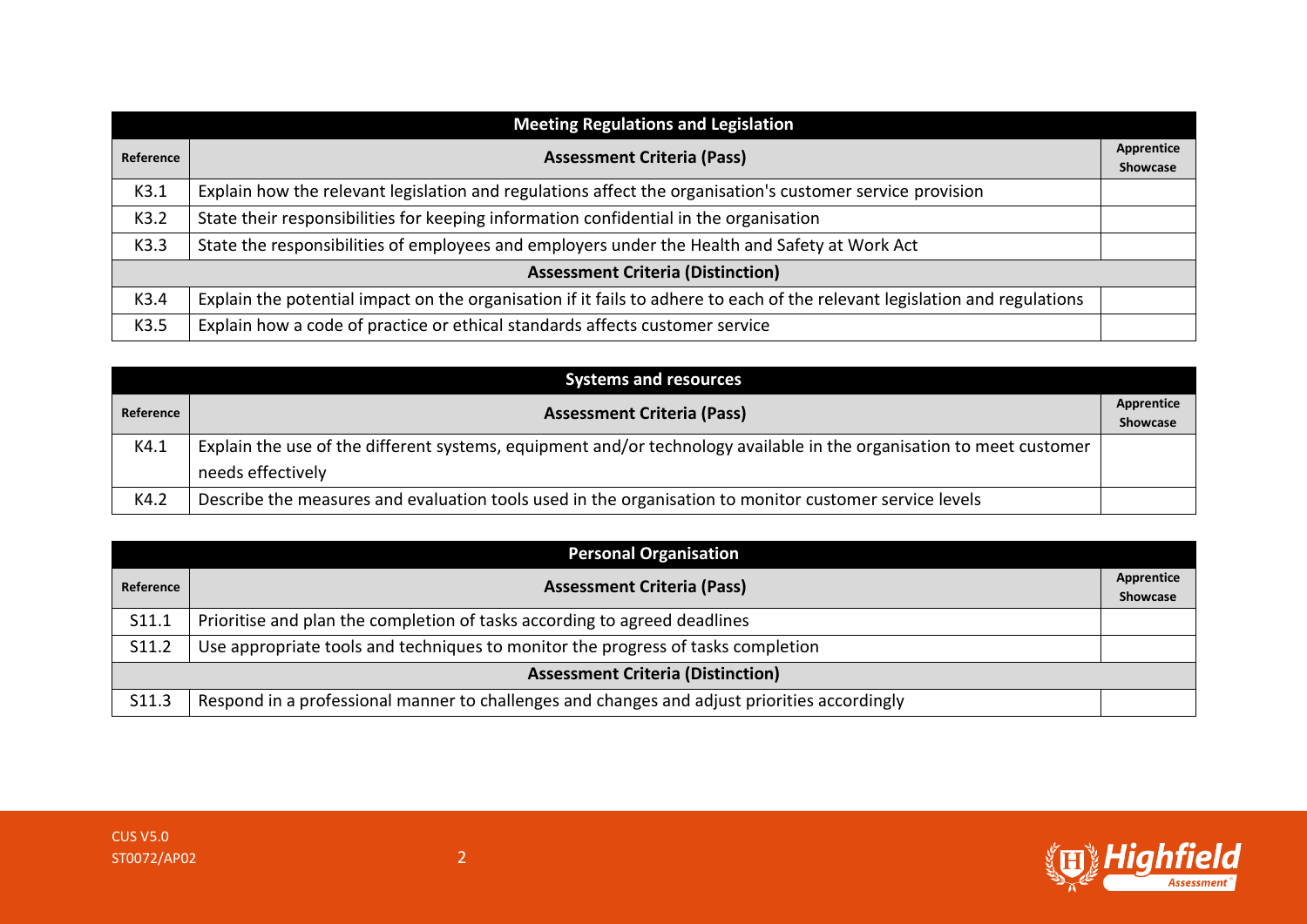| <b>Influencing Skills</b>                |                                                                                                                   |                        |
|------------------------------------------|-------------------------------------------------------------------------------------------------------------------|------------------------|
| Reference                                | <b>Assessment Criteria (Pass)</b>                                                                                 | Apprentice<br>Showcase |
| S10.1                                    | Offer appropriate product and/or service options to meet the identified needs of customers and the needs of the   |                        |
|                                          | organisation                                                                                                      |                        |
| S10.2                                    | Communicate to customers in a clear and coherent manner how the products and/or services offered meet their       |                        |
|                                          | needs                                                                                                             |                        |
| S <sub>10.3</sub>                        | Handle customer objections in a positive and professional manner                                                  |                        |
| <b>Assessment Criteria (Distinction)</b> |                                                                                                                   |                        |
| S <sub>10.4</sub>                        | Provide appropriate explanations to customers in situations where a mutually beneficial outcome cannot be reached |                        |

|                                          | Dealing with customer conflict and challenge                                                                      |                               |
|------------------------------------------|-------------------------------------------------------------------------------------------------------------------|-------------------------------|
| Reference                                | <b>Assessment Criteria (Pass)</b>                                                                                 | Apprentice<br><b>Showcase</b> |
| S <sub>12.1</sub>                        | Maintain calm and patient at all times when dealing with challenging customer situations                          |                               |
| S12.2                                    | Demonstrate sensitivity to, and interest in, the customers' concerns                                              |                               |
| S12.3                                    | Communicate in a clear and coherent manner the next steps and/or options to meet the needs and expectations of    |                               |
|                                          | customers                                                                                                         |                               |
| S12.4                                    | Resolve customer conflicts and/or challenges in line with the relevant organisational policies and/or procedures  |                               |
| S12.5                                    | Keep customers informed of progress while resolving issues                                                        |                               |
| S12.6                                    | Maintain accurate record of customer issues and progress to resolution                                            |                               |
| <b>Assessment Criteria (Distinction)</b> |                                                                                                                   |                               |
| S12.7                                    | Take ownership of customer issues, taking the appropriate actions to ensure customers' needs and expectations are |                               |
|                                          | met                                                                                                               |                               |